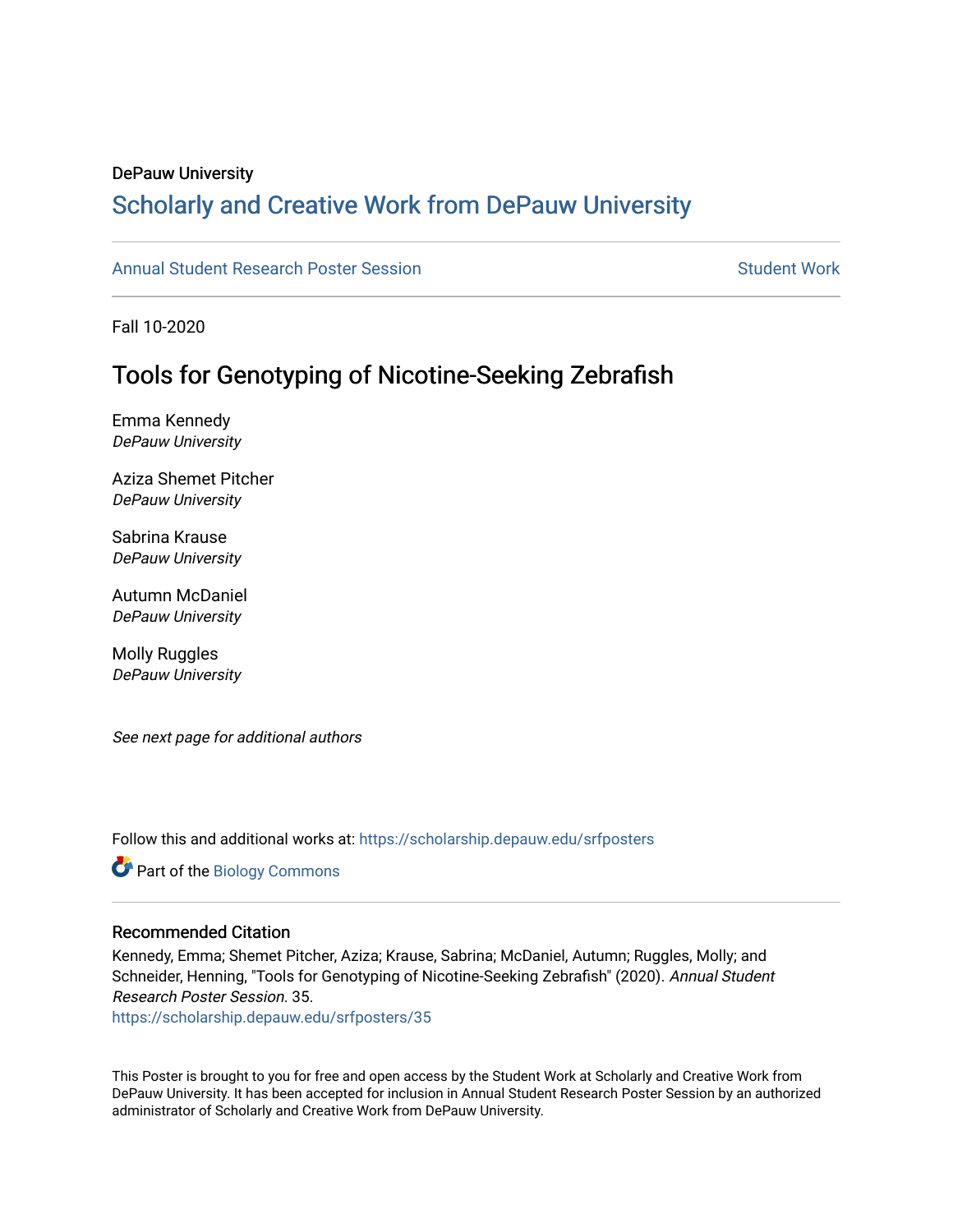### Authors

Emma Kennedy, Aziza Shemet Pitcher, Sabrina Krause, Autumn McDaniel, Molly Ruggles, and Henning Schneider